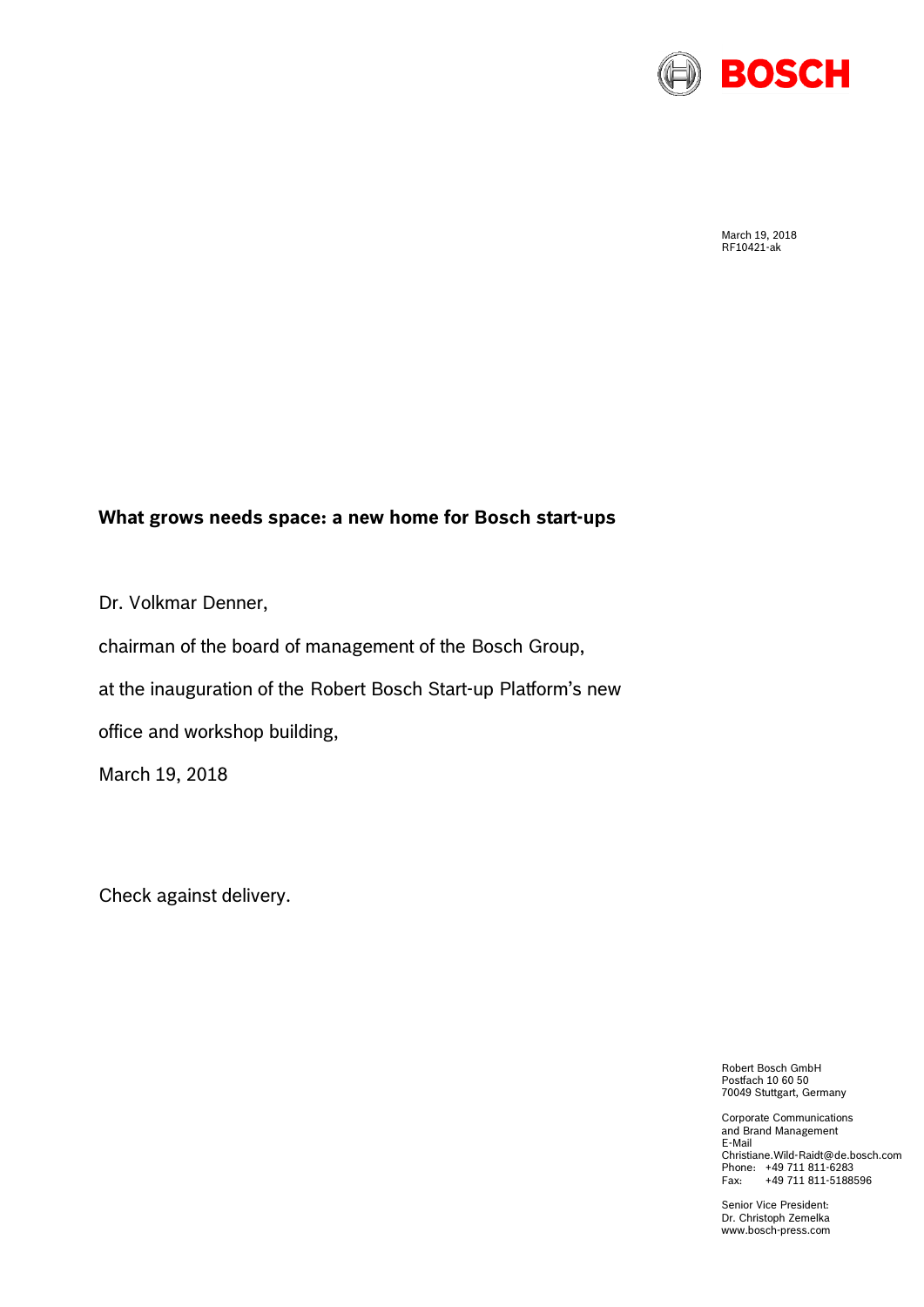Dear Mr. Spec, dear ladies and gentlemen,

It was an honor to accept today's invitation to inaugurate the Bosch Start-up Platform's new office and workshop building. When we opened the predecessor building back in September 2014, we hoped to see a genuine success story unfold. And now the time has come when we *need* to expand from 900 square meters and 50 jobs to 5,000 square meters and 200 jobs. That is a testament to the very successful work being performed here.

The business mandate was, and remains, to generate sustainable and profitable business through fast, explorative cultivation of new markets within the Bosch target fields. Seven start-ups have been supported so far. In the field of robotics, we have already seen a successful internal transfer to Bosch Rexroth (Deepfield Robotics and Intralogistics Robotics). Another start-up – Urbanmates – has been marketed externally, which is in itself yet another manifestation of the new culture at Bosch.

We are currently supporting another five fledgling companies: CERIX, Deepfield Connect, myScotty, Mayfield Robotics, and Zenoway. But more than that, the Bosch Start-up Platform is also home to the initiatives of various Bosch divisions. The innovation teams located here benefit from the co-working environment as well as the platform's services and infrastructure. A total of nine innovation teams from Bosch divisions encompassing more than 150 associates will work creatively in this exciting environment in future.

In addition, the "Moving beyond horizon" teams will reside in Ludwigsburg for three months again this year. These interdisciplinary and diverse teams work on disruptive solutions to complex engineering and societal challenges. I myself will serve as mentor to the team that will tackle the topic of "Clean Air in Cities". Another important effect, aside from the work produced by the teams, is that the individual team members will serve as multipliers and take with them to their Bosch divisions what they learned here – from user